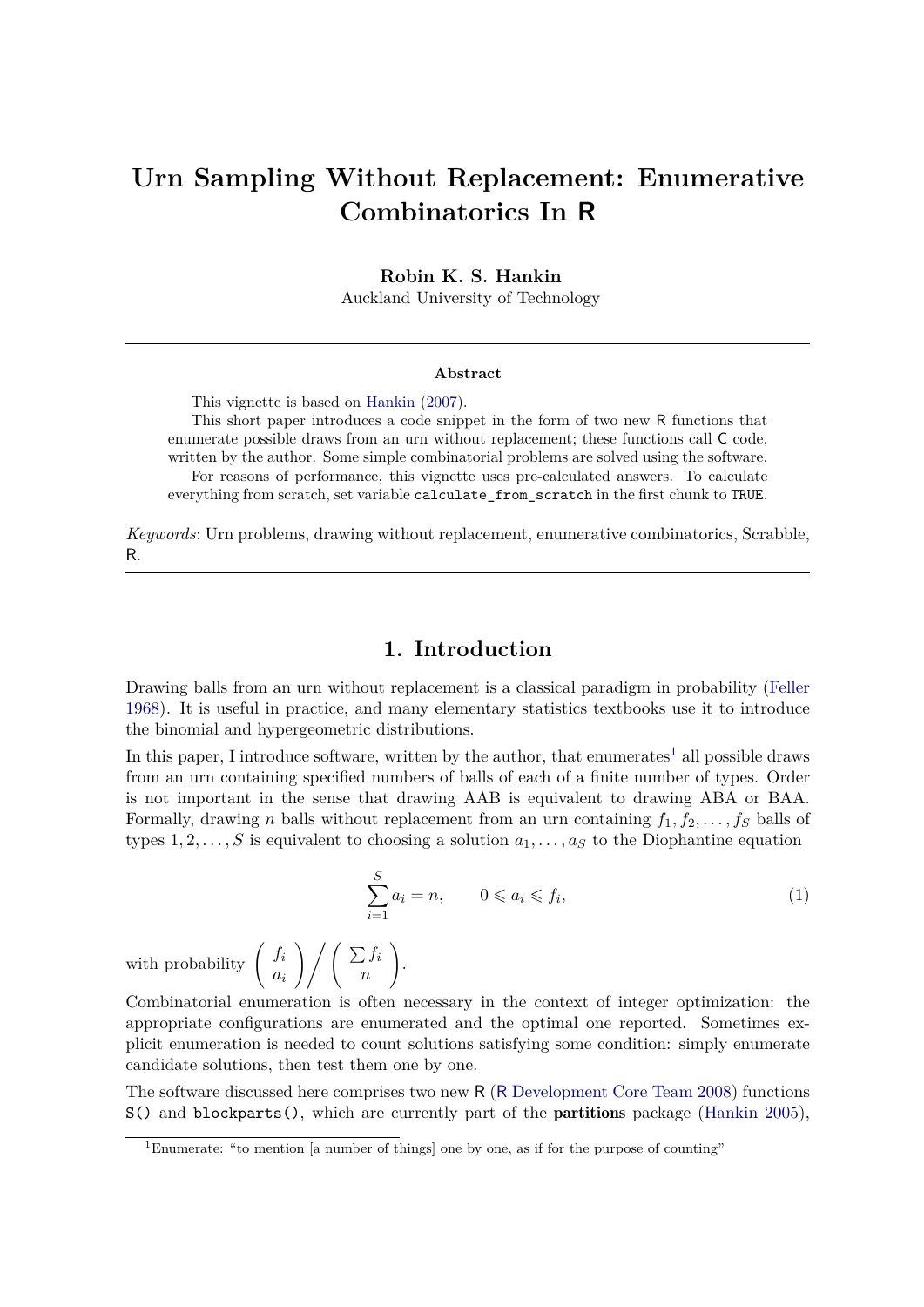version 1.3-3. These functions call C code, also written by the author, which is available as part of the package.

All software is available from CRAN, <https://CRAN.r-project.org/>.

# **2. Examples**

The software associated with this snippet is now used to answer a variety of combinatorial questions, written in textbook example style, that require enumerative techniques to solve.

*Question* A chess player is considering endgames in which White has a king, no pawns, and exactly three other pieces. What combinations of white pieces are possible? No promotions have occurred.

*Answer* This is an urn problem with a pool of 7 objects, in this case non-king chess pieces. An enumeration of the size-3 draws is required, which is given by new function blockparts(). This function enumerates the distinct solutions to equation [1](#page-0-1) in columns which appear in lexicographical order:

```
> blockparts(c(Bishops=2,Knights=2,Rooks=2,Queens=1),3)
```
Bishops 2 1 2 1 0 1 0 2 1 0 1 0 0 Knights 1 2 0 1 2 0 1 0 1 2 0 1 0 Rooks 0 0 1 1 1 2 2 0 0 0 1 1 2 Queens 0 0 0 0 0 0 0 1 1 1 1 1 1

The first sample appears as the first column: this is the first lexicographically, as all draws are from as low an index of f as possible. Subsequent draws are in lexicographical order. Starting with a draw d—a vector of length(y) elements—the next draw is obtained by the following algorithm:

- 1. Starting at the beginning of the vector, find the first block that can be moved one square to the right, and move it. If no such block exists, all draws have been enumerated: **stop**.
- 2. Take all blocks to the left of the one that has moved, and place them sequentially in the frame, starting from the left.
- 3. Go to item 1.

Figure [1](#page-2-0) shows an example of this in action. The left diagram shows a draw of a bishop and two knights, corresponding to the the second column of the matrix returned by blockparts() above. The first block that can be moved is one of the knights. This moves one place to the right and becomes a rook. The remaining pieces (that is, one bishop and one knight) are redistributed starting from the left; they become two bishops.

There are thus 13 combinations: note that the majority of them have no Queen. The solutions are in lexicographical order, which is useful in some contexts.

*Question* "Scrabble" is a popular word board game that involves choosing, at random, a rack of 7 tiles from a pool of 100 with the following frequencies: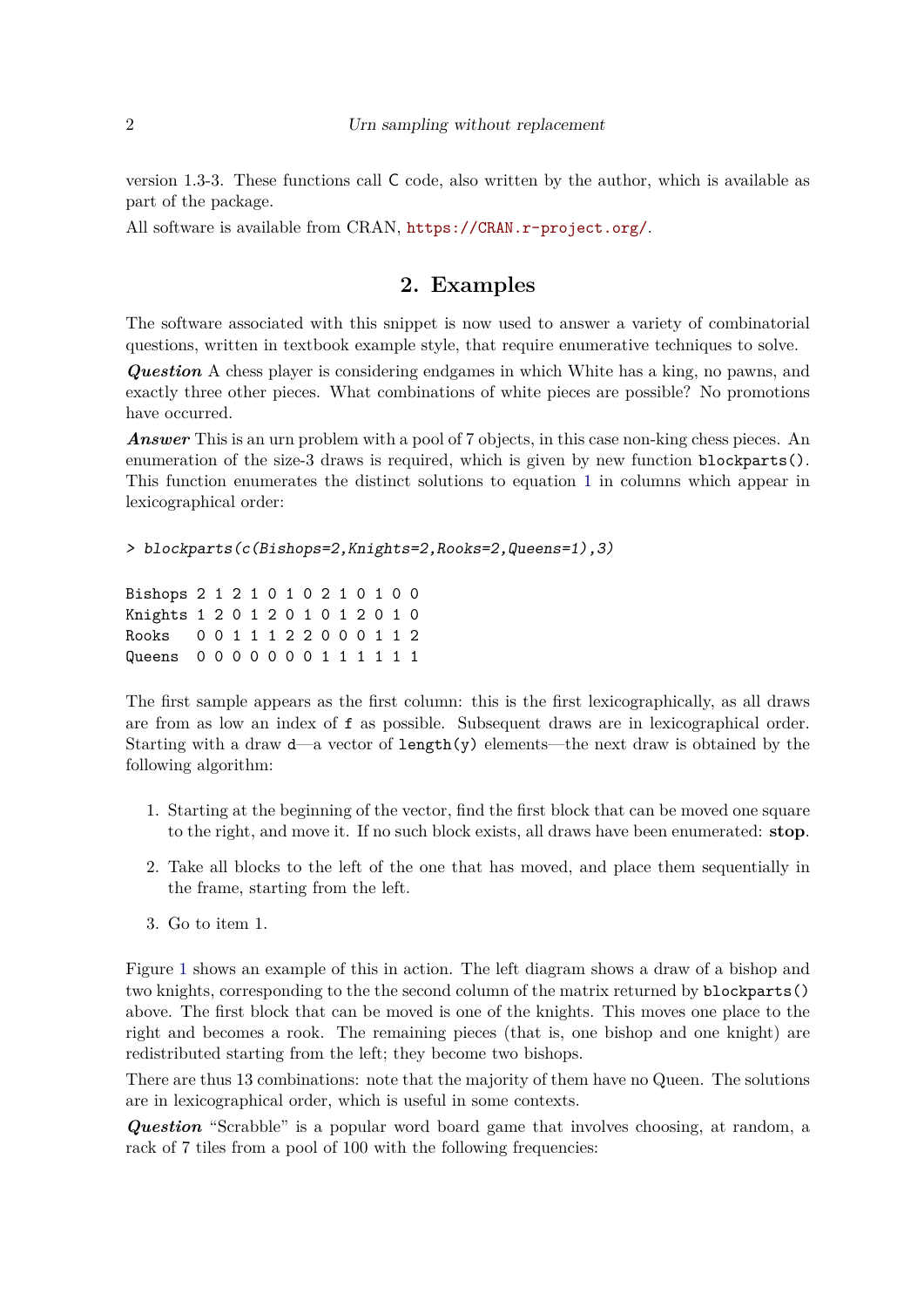

<span id="page-2-0"></span>Figure 1: A pictorial description of the algorithm used in function blockparts(). Three blocks (grey squares) are arranged in a tableau (B, N, R, Q, representing the chess pieces under consideration) in two consecutive configurations, the left one first. The larger, line squares above each piece name show the maximum number of chess pieces allowed; thus the two knights in the left diagram completely fill the 'N' column and this indicates that a maximum of two knights may be drawn. The left diagram thus corresponds to one bishop and two knights: this is column two in the matrix returned by blockparts() in the R chunk above. The right diagram shows the next lexicographical arrangement, corresponding to column three; the algorithm for the change is described in the text

#### > scrabble

|  |  | a b c d e f g h i j k l m n o p q r s t u v w x y z    |  |  |  |  |  |  |  |  |  |  |  |
|--|--|--------------------------------------------------------|--|--|--|--|--|--|--|--|--|--|--|
|  |  | 9 2 2 4 12 2 3 2 9 1 1 4 2 6 8 2 1 6 4 6 4 2 2 1 2 1 2 |  |  |  |  |  |  |  |  |  |  |  |

(note the last entry: two of the tiles are blank).

- (*i*) how many distinct racks are possible?
- (*ii*) what proportion of racks have no blanks?
- (*iii*) what is the most probable rack and what is its frequency?

#### *Answer*

 $(i)$ . The number of draws is given by function  $S()$ . This function returns the number of solu-tions to equation [1](#page-0-1) by determining the coefficient of  $x^n$  in the generating function  $\prod_{i=1}^S \sum_{j=0}^{f_i} x^j$ using the polynom [\(Venables, Hornik, and Maechler 2006\)](#page-4-4) package:

> S(scrabble,7)

[1] 3199724

(*ii*). The number of racks with no blank is given by function S(), applied with a suitably shortened vector argument; the proportion of racks with no blank is then:

> S(scrabble[-27],7)/S(scrabble,7)

[1] 0.7763745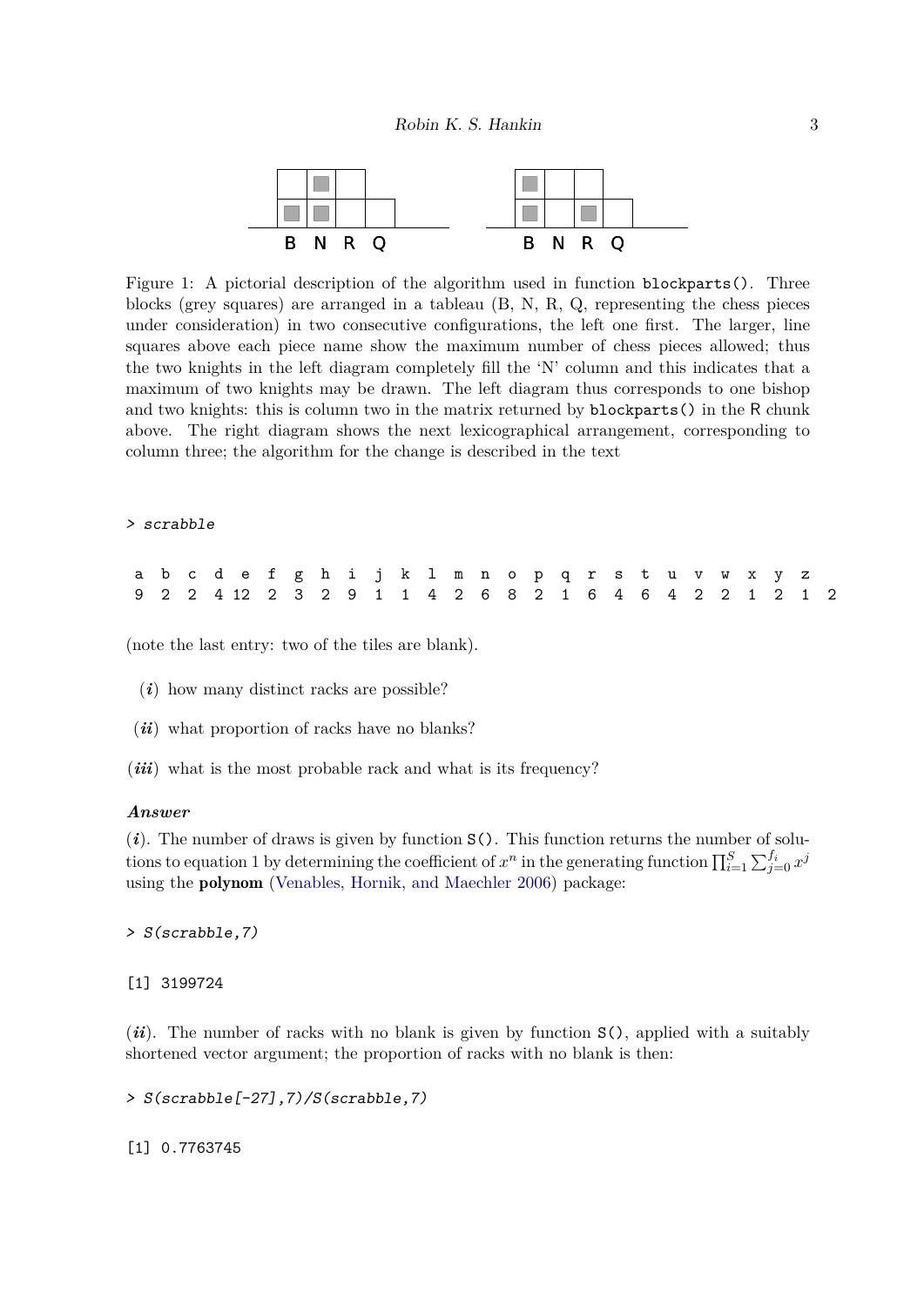Note that this question is distinct from that of determining the *probability* of drawing no blanks, which is given by elementary combinatorial arguments as  $\begin{pmatrix} 98 \\ 7 \end{pmatrix}$ 7  $\binom{100}{ }$ 7  $\setminus$ , or about 86%. This value is larger because racks with one or more blanks have relatively low probabilities of being drawn.

(*iii*). To determine the most probable rack, we note that the probability of a given draw is given by

$$
\frac{\Pi\left(\begin{array}{c}f_i\\a_i\end{array}\right)}{\left(\begin{array}{c}100\\7\end{array}\right)}.
$$

The appropriate R idiom would be to enumerate all possible racks using blockparts(), and apply a function that calculates the probability of each rack:

```
> f <- function(a) { prod(choose(scrabble, a))/choose(sum(scrabble), 7) }
> racks <- blockparts(scrabble, 7)
> probs <- apply(racks, 2, f)
```
The draw of maximal probability is given by the maximal element of probs. The corresponding rack is then:

```
> rep(names(scrabble), racks[, which.max(probs)])
```
[1] "a" "e" "i" "n" "o" "r" "t"

In the context of the full Scrabble problem, there is only one acceptable anagram of the most probable rack: "otarine". Its probability is

```
> max(probs)
```

```
[1] 0.0001049264
```
or just over once per 9531 draws. It is interesting to note that the *least* probable rack is not unique: there are exactly 1469 racks each with minimal probability (about  $6.247 \times 10^{-11}$ ).

# **3. Conclusions**

The software discussed in this code snippet enumerates the possible draws from an urn made without replacement; it is used to answer several combinatorial questions that require enumeration for their answer. Further work might include enumeration of solutions of arbitrary linear Diophantine equations.

## **Acknowledgement**

I would like to acknowledge the many stimulating and helpful comments made by the R-help list while preparing this software.